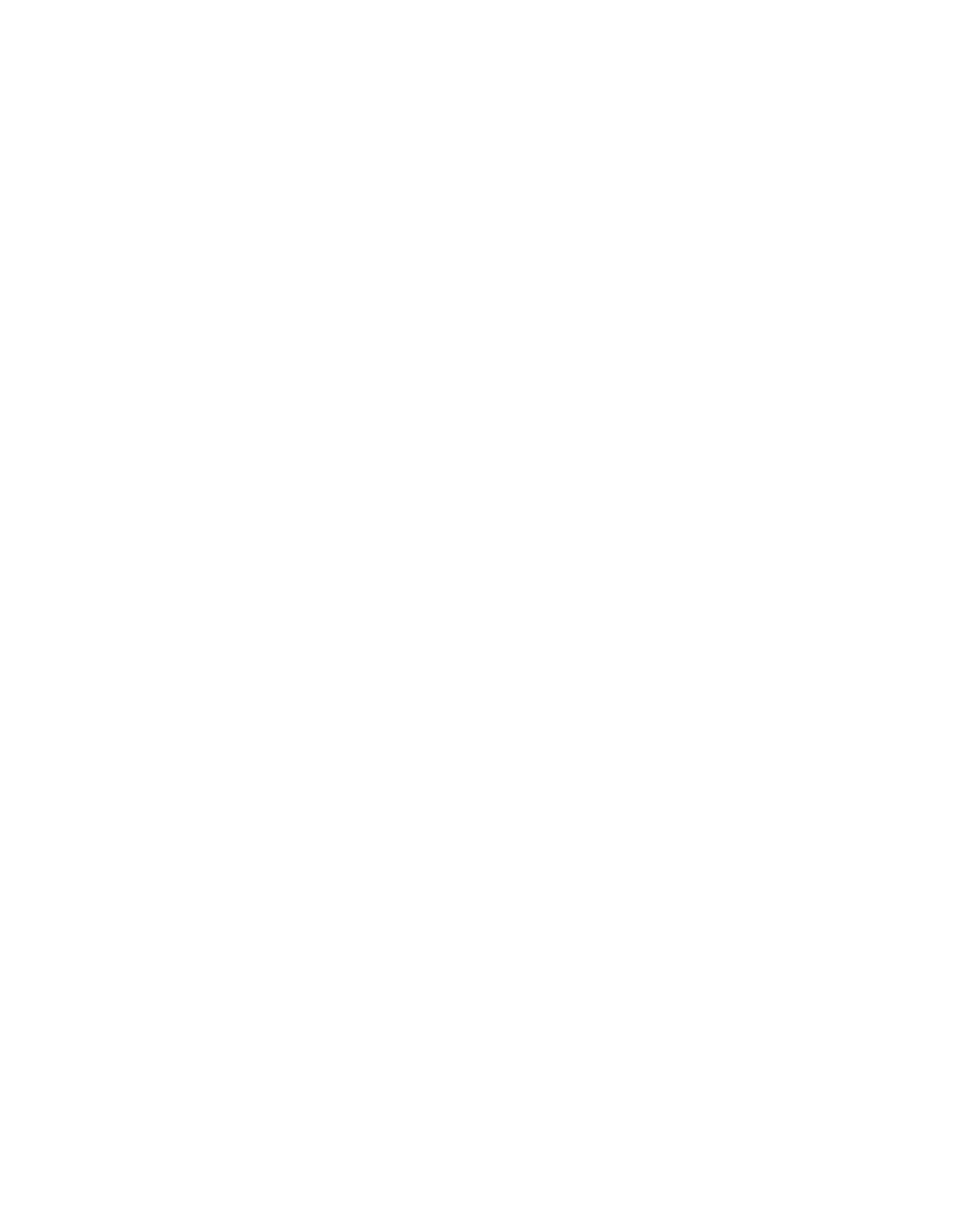# Contents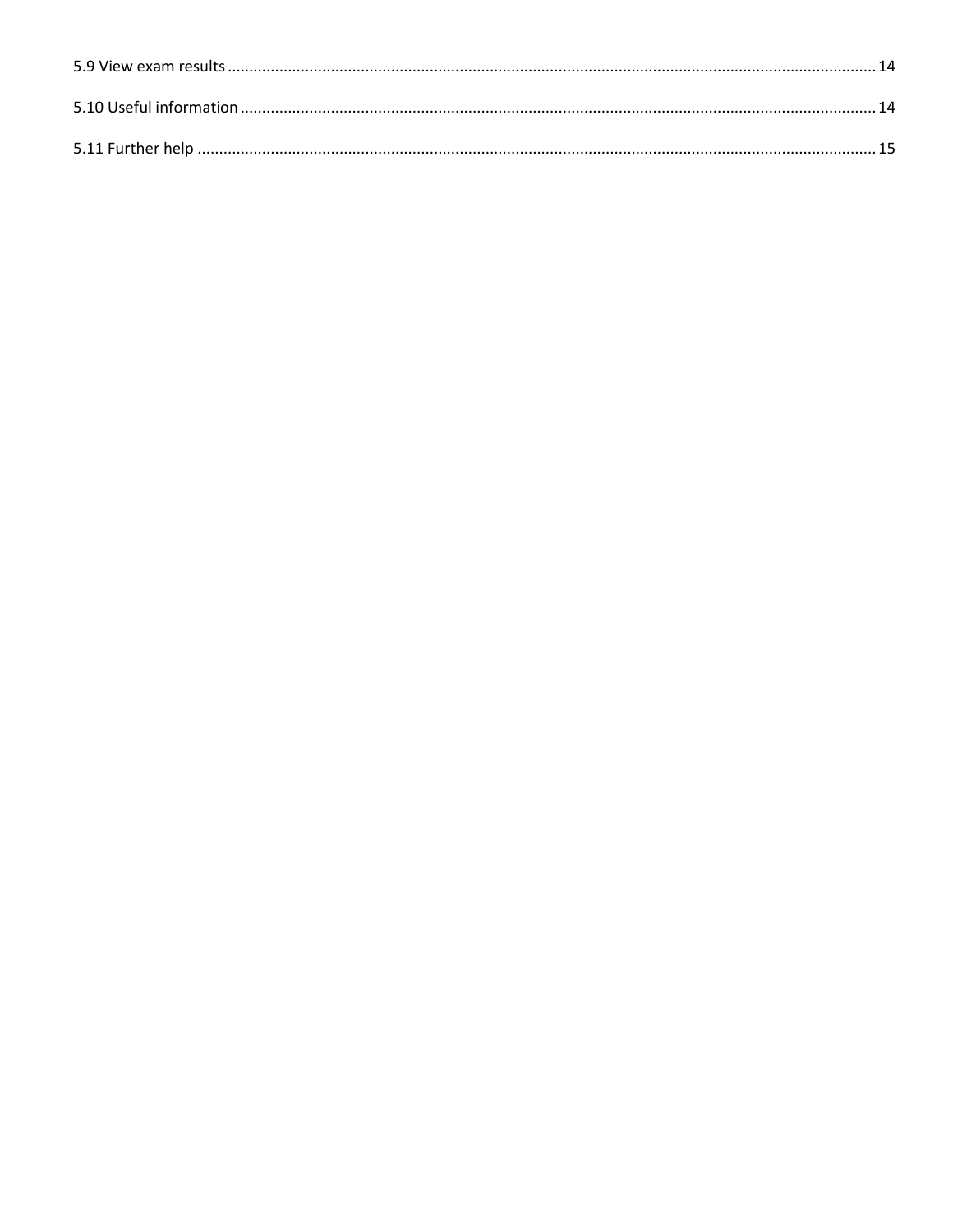# <span id="page-4-0"></span>**4. Enrol in an Exam**

#### <span id="page-4-1"></span>*4.1 Enrolling for an exam*



#### <span id="page-4-2"></span>*4.2 Exams tile*

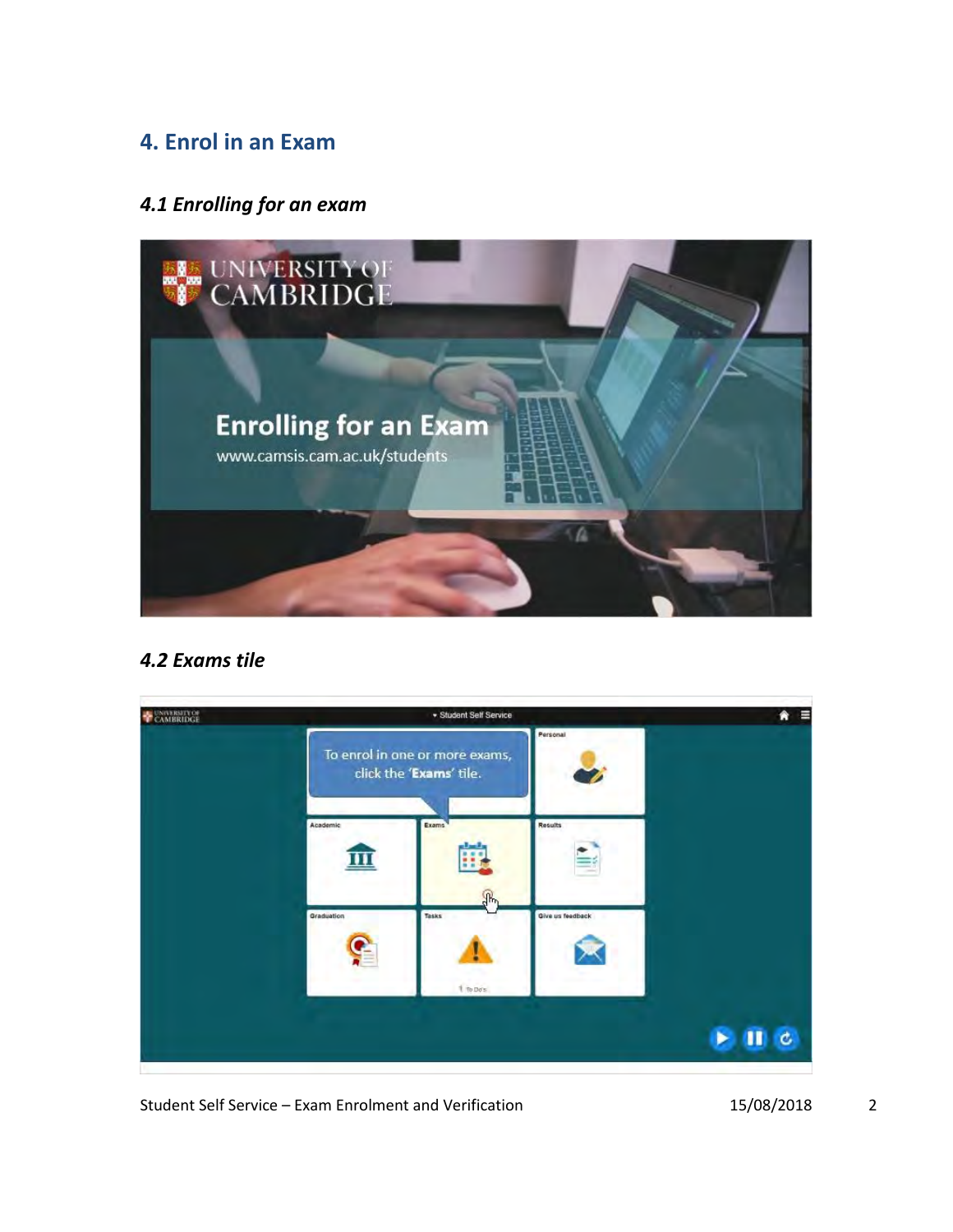### <span id="page-5-0"></span>*4.3 View exam rules 1*



#### <span id="page-5-1"></span>*4.4 View exam rules 2*

| C Student Self Service       |                                                 |                                                                                    | <b>Exams</b>                 | Ε<br>A |
|------------------------------|-------------------------------------------------|------------------------------------------------------------------------------------|------------------------------|--------|
| T Exam entry rules           | <b>Exam entry rules</b>                         |                                                                                    |                              |        |
| Enrol in an exam             |                                                 | Search for the subject area for which you would like to view the exam entry rules. |                              |        |
| View sxam timetable          |                                                 | Note: Subject areas do not always have exam entry rules.                           |                              |        |
| Result publication dates     | Subject Area / Description ELT1<br>Subject Area | <b>Description</b>                                                                 | Search<br><b>Entry Rules</b> |        |
| My result publication choice | ELT1                                            | $\mathcal{P}$<br>English Tripos, Part I                                            |                              |        |
| * View results               |                                                 |                                                                                    |                              |        |
| <b>B</b> Useful information  |                                                 |                                                                                    | Select your course.          |        |
|                              |                                                 |                                                                                    |                              | 000    |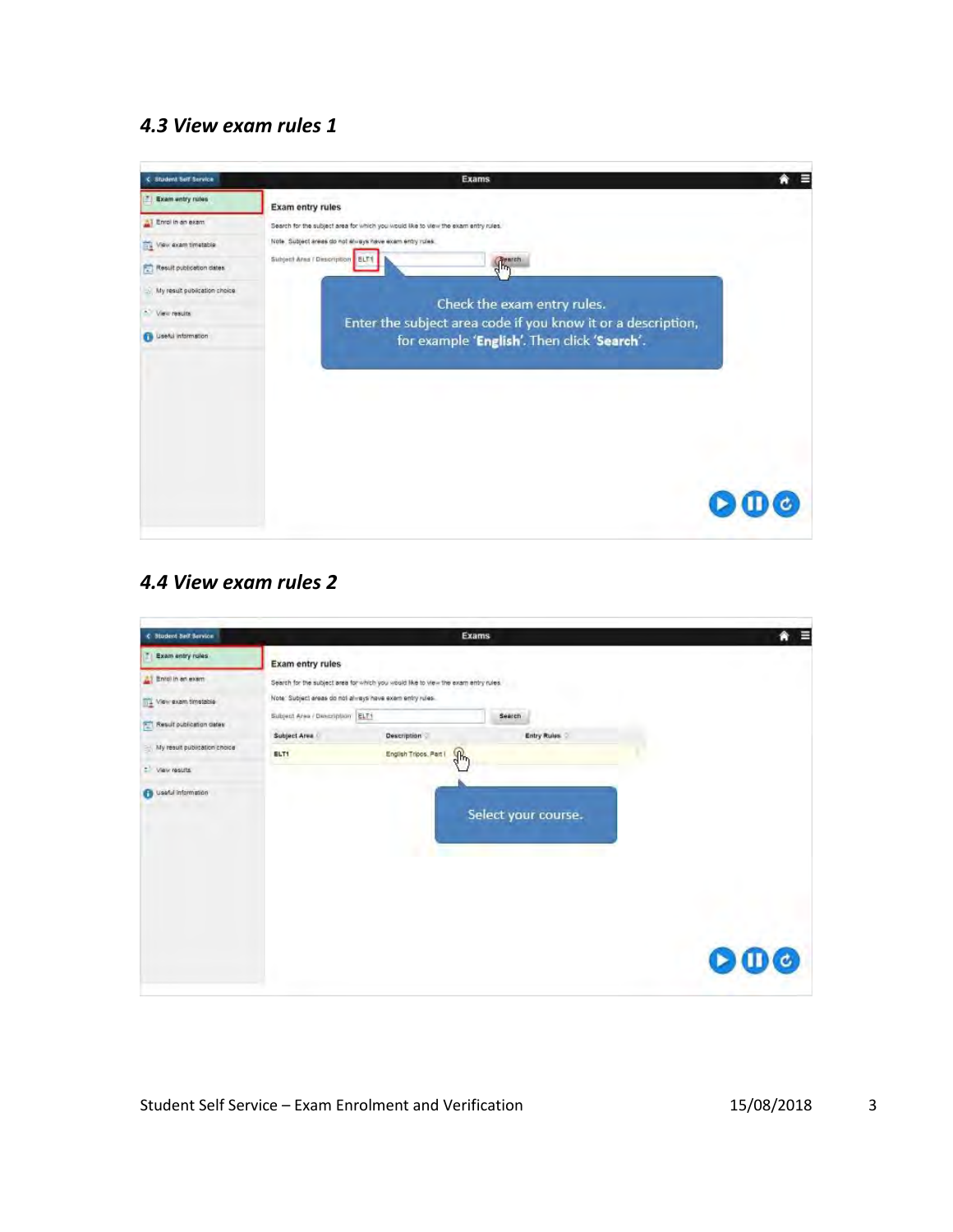#### <span id="page-6-0"></span>*4.5 View exam rules 3*



#### <span id="page-6-1"></span>*4.6 Enrol in an exam*

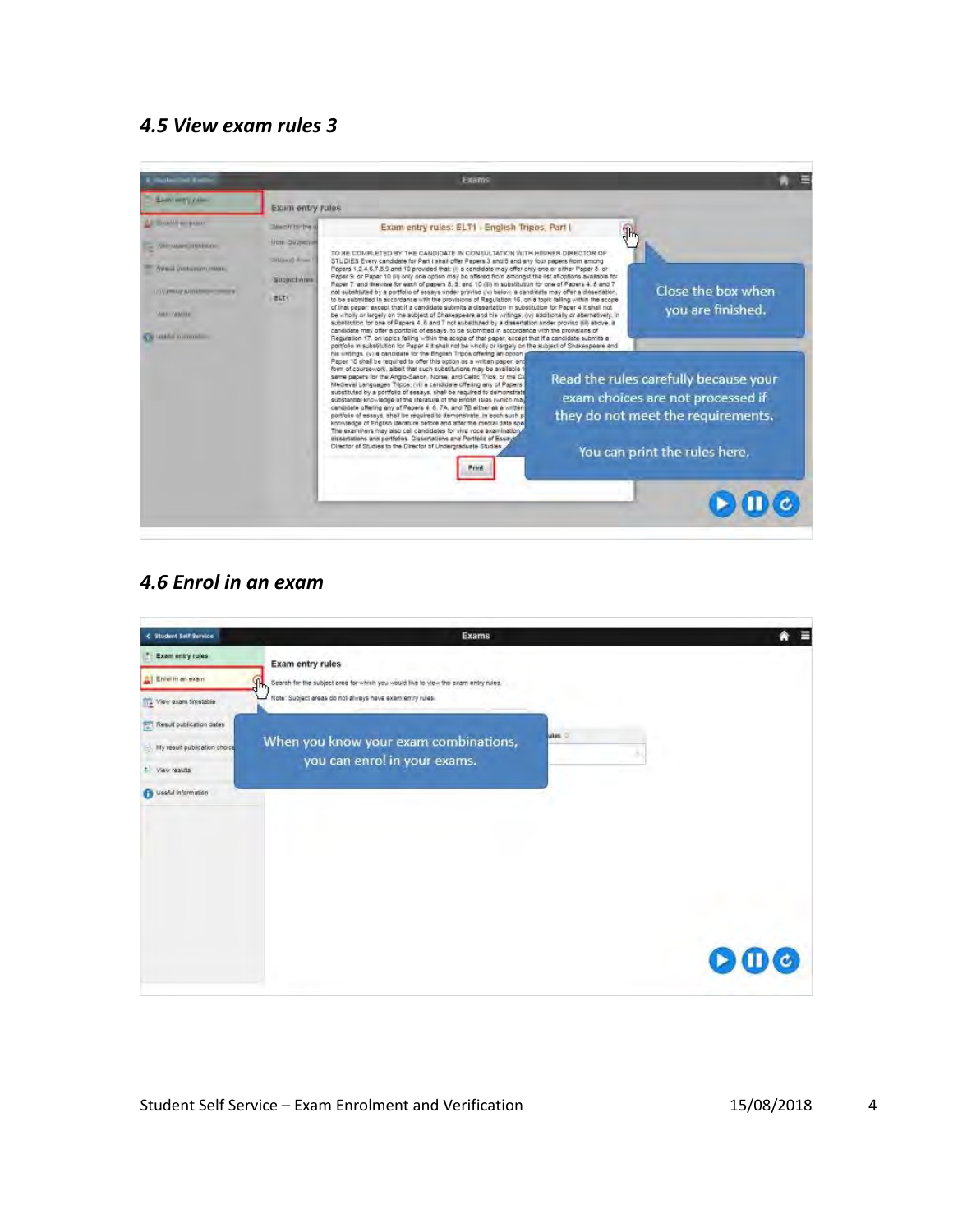## <span id="page-7-0"></span>*4.7 Select career 1*

| <b>X Exit</b>                              | Enrol in an exam                                                                                                                                                                                            | Е<br>Next > |
|--------------------------------------------|-------------------------------------------------------------------------------------------------------------------------------------------------------------------------------------------------------------|-------------|
|                                            | Select<br>is displayed. Step through the options in turn.<br>career                                                                                                                                         |             |
| introduction<br><b>Multed</b>              | .ep 1 of 6: Introduction                                                                                                                                                                                    |             |
| Seiect career<br>R<br>N/X Starked          | Exam enrolment should take less than 10 minutes.<br>Lise the buttons in the black header or the numbered sections to the left to navigate through each page. Do not use your browser<br>nevigation buttons. |             |
| Seject subject area.<br>Not Started        | A 'How-To' viced is available to watch (requires Filesh Player) that demonstrates the steps required to complete exam enrolment.                                                                            |             |
| Select form<br>rest Santasi                | When you are ready to start, please navigate to the next page.                                                                                                                                              |             |
| Select exams<br>ĸ<br>Not Storing           |                                                                                                                                                                                                             |             |
| Complete exam enrolment<br>R.<br>Not'Stand |                                                                                                                                                                                                             |             |
|                                            |                                                                                                                                                                                                             |             |
|                                            |                                                                                                                                                                                                             |             |
|                                            |                                                                                                                                                                                                             |             |
|                                            |                                                                                                                                                                                                             | 000         |

### <span id="page-7-1"></span>*4.8 Select career 2*

| <b>X Exit</b>                                                                                                                                                                                                                           | Enrol in an exam<br>< Previous                                                                                                                                                                                                                                                                                                                                                                                            |  |
|-----------------------------------------------------------------------------------------------------------------------------------------------------------------------------------------------------------------------------------------|---------------------------------------------------------------------------------------------------------------------------------------------------------------------------------------------------------------------------------------------------------------------------------------------------------------------------------------------------------------------------------------------------------------------------|--|
| Introduction<br><b>Visitort</b><br>Select career<br>$\overline{ }$<br>NV Stroyd<br>Seject subject area.<br>a<br>Not Started<br>Select ferm<br>Not Sunnial<br>Select exams<br>5<br>Not-Storing<br>Complete exam enrolment<br>Not'Started | Step 2 of 6: Select career<br>Select your career from the list below, then navigate to the next page.<br>Careers which are completed, cancelled or still in admissions will not be displayed.<br>Career<br>Undergraduate<br>୍ୱାଳ<br>You will see a longer list if you have studied at the University before.<br>Turn the button to the green position to select your career<br>(e.g. 'Undergraduate' or 'Post Graduate'). |  |
|                                                                                                                                                                                                                                         |                                                                                                                                                                                                                                                                                                                                                                                                                           |  |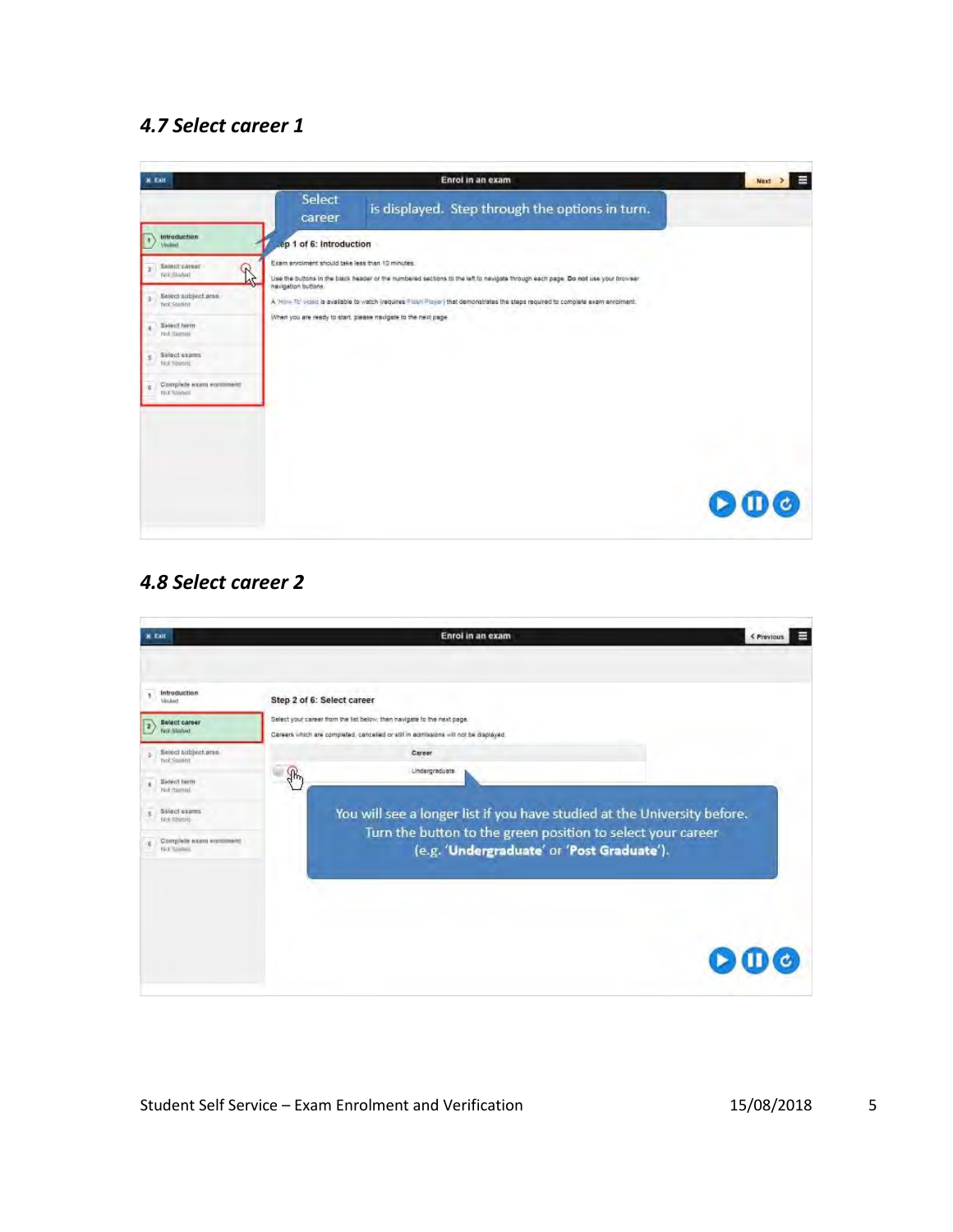#### <span id="page-8-0"></span>*4.9 Select subject area*



### <span id="page-8-1"></span>*4.10 When should you enrol?*

| <b>X</b> Exit                                                                       | Enrol in an exam                                                                                                                                                                                             | E<br>< Previous |
|-------------------------------------------------------------------------------------|--------------------------------------------------------------------------------------------------------------------------------------------------------------------------------------------------------------|-----------------|
| Undergraduate<br>UGRD<br>Career<br>English Tripos, Part I<br>Subject Area<br>ELT1   |                                                                                                                                                                                                              |                 |
| Introduction<br>Complete<br>Select career<br>$\overline{2}$<br>Complete             | Step 4 of 6: Select term<br>Typically, you enrol for exams in Michaelmas term<br>Select the term for the period when the exal<br>for the following Easter term.<br>(1) If more than one term is displayed yo |                 |
| Select subject area<br>3<br>Complete.<br>Select term<br>In Frouriess                | Term<br>Easter Term 2018<br>Easter Term 2019                                                                                                                                                                 |                 |
| Select exams<br>n.<br>In Printers.<br>Complete exam enrolment<br>6<br><b>United</b> | ୍ବାଳ<br>Turn the button to the green position to select<br>the term when your next exam takes place.                                                                                                         |                 |
|                                                                                     |                                                                                                                                                                                                              | (c)             |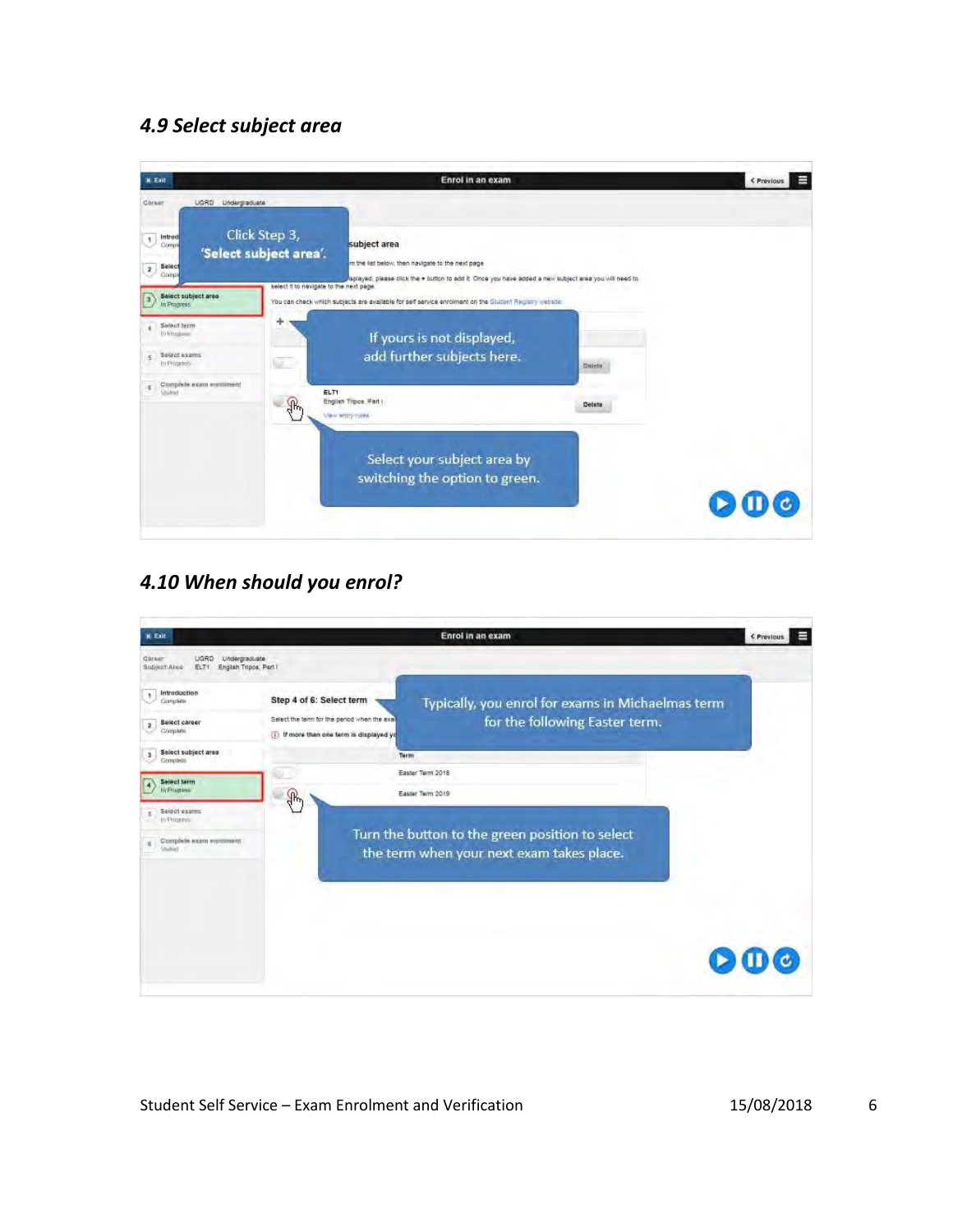### <span id="page-9-0"></span>*4.11 Progress*

| <b>X</b> Exit                                                                                                                |                          | Enrol in an exam                                                                                                                                                                   | Е<br>< Previous<br>Next > |
|------------------------------------------------------------------------------------------------------------------------------|--------------------------|------------------------------------------------------------------------------------------------------------------------------------------------------------------------------------|---------------------------|
| Carago<br><b>UGRD</b><br>Undergraduate<br>Subject Area<br>ELTY<br>English Tripos, Part I<br>Easter Term 2019<br>3371<br>Turm |                          | Note that your choices are displayed at the top of the page.                                                                                                                       |                           |
| Introduction<br>٠<br>Complete                                                                                                | Step 4 of 6: Select term |                                                                                                                                                                                    |                           |
| Seiect career<br>2<br>Complete                                                                                               |                          | Select the term for the period when the exam takes place, then navigate to the next page.<br>(ii) If more than one ferm is displayed you may need to enrol in exams for each term. |                           |
| Select subject area<br>$\overline{\mathbf{3}}$<br>Complete                                                                   |                          | Term                                                                                                                                                                               |                           |
| Select term<br>$\ddot{\phantom{1}}$<br>Complete                                                                              | a t<br>m                 | Easter Term 2018<br>Easter Term 2019                                                                                                                                               |                           |
| Select exams<br>5<br>In Progress-                                                                                            |                          |                                                                                                                                                                                    |                           |
| Complete exam enrolment<br>6<br><b>Museum</b>                                                                                |                          |                                                                                                                                                                                    |                           |
|                                                                                                                              |                          |                                                                                                                                                                                    |                           |
|                                                                                                                              |                          |                                                                                                                                                                                    | 000                       |

# <span id="page-9-1"></span>*4.12 Add your exams 1*

| <b>K Exit</b>                                                                                                                 | Enrol in an exam                                                                                                                                                                                                                                                             |                                                               |                | Е<br>< Previous                       |
|-------------------------------------------------------------------------------------------------------------------------------|------------------------------------------------------------------------------------------------------------------------------------------------------------------------------------------------------------------------------------------------------------------------------|---------------------------------------------------------------|----------------|---------------------------------------|
| <b>Undergraduate</b><br>Cirken<br>LIGRD<br>Subwat Area<br>English Tripos, Part I<br>ELTI<br>Easter Term 2019<br>3371<br>Tuyyu |                                                                                                                                                                                                                                                                              |                                                               |                |                                       |
| Introduction<br>٠<br>Complete                                                                                                 | Step 5 of 6: Select exams                                                                                                                                                                                                                                                    |                                                               |                |                                       |
| Select career<br>$\overline{\mathbf{z}}$<br>Complete                                                                          | Select the exams that you wish to add or drop for this subject area. A tick symbol of indicates the parts of the exam that you<br>have selected.                                                                                                                             |                                                               |                |                                       |
| Select subject area<br>э<br><b>Complete</b>                                                                                   | Please note that you may not necessarily qualify to take some of the exams so you should refer to the exam entry rules if they are<br>available<br>When you have finished, navigate to the next page. You will not be able to do so until you neve mede at least one change. |                                                               |                |                                       |
| Sélect term<br>×<br><b>Complete</b><br>Select exams<br>s<br>In Progress                                                       | Examination Enrolment Window 1 October to 2 November<br>View strant analy Jubit.                                                                                                                                                                                             |                                                               |                | Now add your exams,<br>one at a time. |
| Complete exam enrolment<br><b><i><u>Unidief</u></i></b>                                                                       | Add All<br>Drop All                                                                                                                                                                                                                                                          | Enroll                                                        |                |                                       |
|                                                                                                                               | Number Description<br>Practical criticism and critical practice I                                                                                                                                                                                                            | Component<br><b>Status</b><br>Not-<br>Examination<br>Enrolled | Phy            |                                       |
|                                                                                                                               | $\overline{a}$<br>Early medieval iterature and its contexts 1066-1350                                                                                                                                                                                                        | Examination<br>Enrolled                                       | <b>Address</b> |                                       |
|                                                                                                                               | English liberature and its contexts, 1300-1550.<br>$\mathbf{a}$                                                                                                                                                                                                              | Not<br>Examination<br>Enrolled                                | Add            |                                       |
|                                                                                                                               | English literature and its contexts, 1800-1700.<br>4                                                                                                                                                                                                                         | Not<br>Examination<br>Enrolled                                | Add            |                                       |
|                                                                                                                               | 40<br>To submit a Dissenation under Regulation 16 in place of Paper 4                                                                                                                                                                                                        | Not<br>Dissertation<br>Enrolled                               | Add            | $\mathbf{O} \mathbf{O}$ $\mathbf{O}$  |
|                                                                                                                               | 4PE<br>To submit a Portfolio of Essays under Regulation 16 in place of Paper 4                                                                                                                                                                                               | Not.<br>Essay<br>Perellan                                     | Add            |                                       |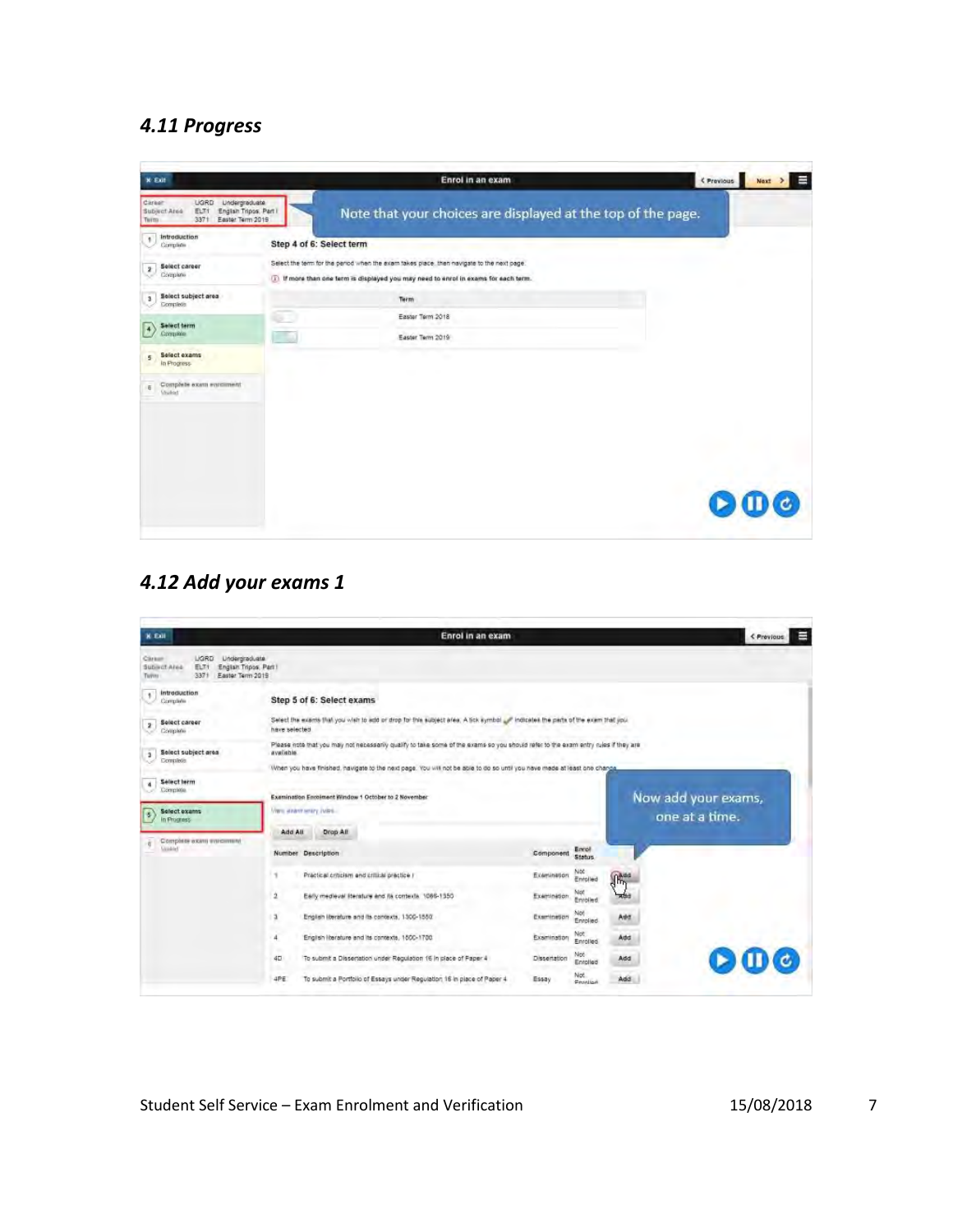#### <span id="page-10-0"></span>*4.13 Add your exams 2*

| <b>W Exit</b>                            | Enrol in an exam                                                                                                                                                                                                                                                             |                                        | < Previous                     |
|------------------------------------------|------------------------------------------------------------------------------------------------------------------------------------------------------------------------------------------------------------------------------------------------------------------------------|----------------------------------------|--------------------------------|
|                                          | The following exam(s) have been added:<br>Practical criticism and critical practice i                                                                                                                                                                                        |                                        |                                |
| Introduction<br>Complete                 | Step 5 of 6: Select exams                                                                                                                                                                                                                                                    |                                        |                                |
| Select career<br>2<br>Complete           | Select the exams that you wish to add or drop for this subject area. A tick symbol of indicates the parts of the exam that you<br>have selected                                                                                                                              |                                        |                                |
| Select subject area<br>3<br>Complete     | Please note that you may not necessarily qualify to take some of the exams so you should refer to the exam entry rules if they are<br>avaliable<br>When you have finished, navigate to the next page. You will not be able to do so until you nave made at least one change. |                                        |                                |
| Select term<br>Complete                  | Examination Enrolment Window 1 October to 2 November                                                                                                                                                                                                                         |                                        |                                |
| Select exams<br>B<br>Commisse            | We enam witry rules                                                                                                                                                                                                                                                          |                                        |                                |
| Complete exam enrolment<br><b>Aubert</b> | Add All<br>Drop All<br>Number Description                                                                                                                                                                                                                                    | Enro!<br>Component<br><b>Status</b>    | Continue until<br>you have met |
|                                          | Practical criticism and critical practice I<br>٠                                                                                                                                                                                                                             | Pending.<br>Drop<br>Examination        | the exam entry                 |
|                                          | Early medieval iterature and its contexts 1066-1350<br>$\overline{a}$                                                                                                                                                                                                        | Ná!<br>Add<br>Examination<br>Errolled  | rules for your                 |
|                                          | ı<br>English literature and its contexts, 1300-1550.                                                                                                                                                                                                                         | Nat<br>Althy<br>Exampation<br>Enrolled | course.                        |
|                                          | English literature and its contexts, 1500-1700.<br>$\overline{4}$                                                                                                                                                                                                            | Not<br>Add<br>Examination<br>Enrolled. |                                |
|                                          | 40<br>To submit a Dissenation under Regulation 16 in place of Paper 4                                                                                                                                                                                                        | Not<br>Add<br>Dissertation<br>Enrolled | $\blacksquare$                 |
|                                          | 4PE<br>To submit a Portfolio of Essays under Regulation 16 in place of Paper 4                                                                                                                                                                                               | Not.<br>Add<br>Essay<br>Fremlight      |                                |

#### <span id="page-10-1"></span>*4.14 Complete your exam enrolment*

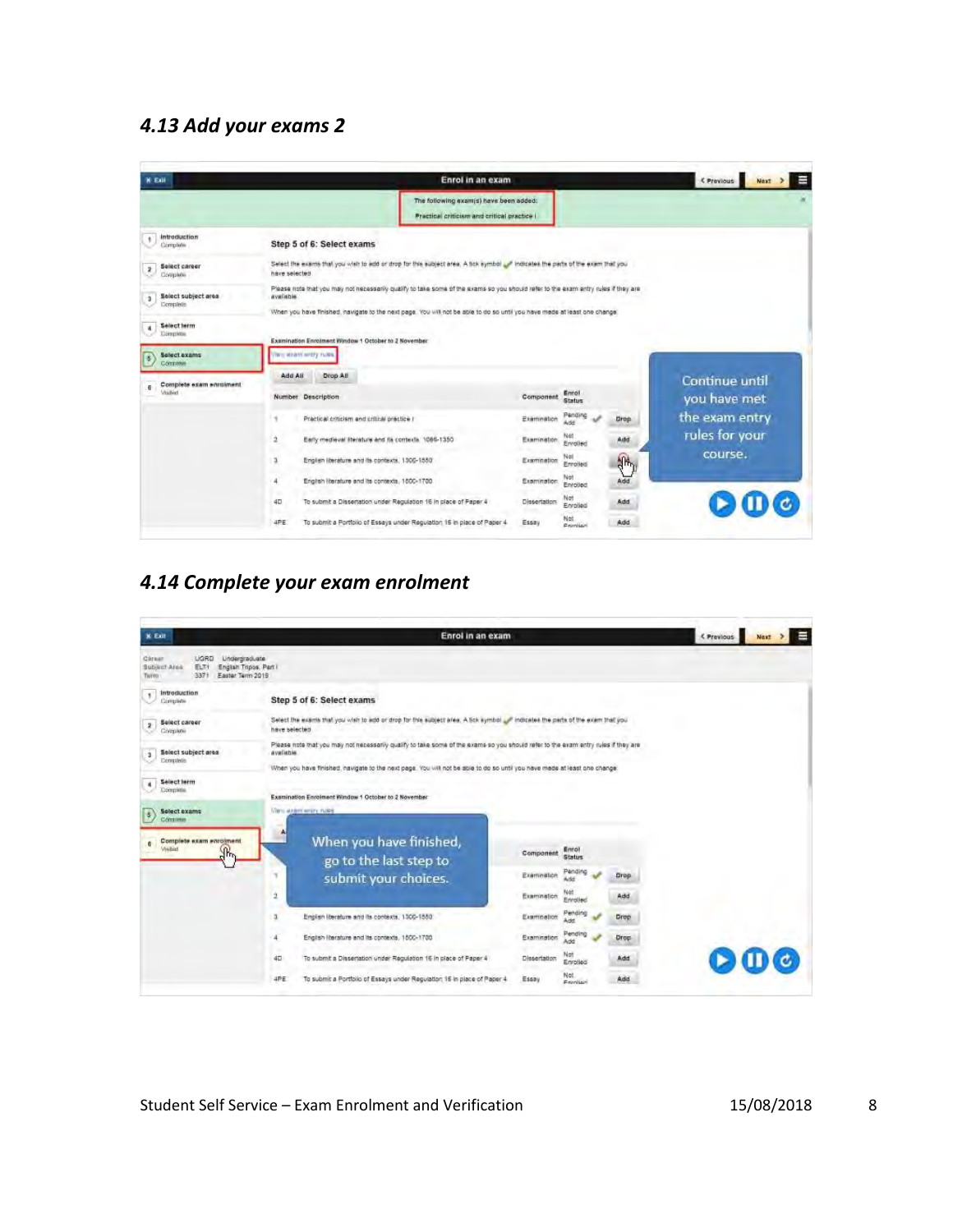#### <span id="page-11-0"></span>*4.15 Submit your exam choices*



#### <span id="page-11-1"></span>*4.16 Further help*

| <b>FURTHER HELP</b>             |                                                                                                                                                         |
|---------------------------------|---------------------------------------------------------------------------------------------------------------------------------------------------------|
| your Director of Studies (DoS). | Please note that enrolment is not complete until your DoS has approved it.<br>If you have have any questions about your exam enrolments, please contact |
| Restart this section            | More Information about exams                                                                                                                            |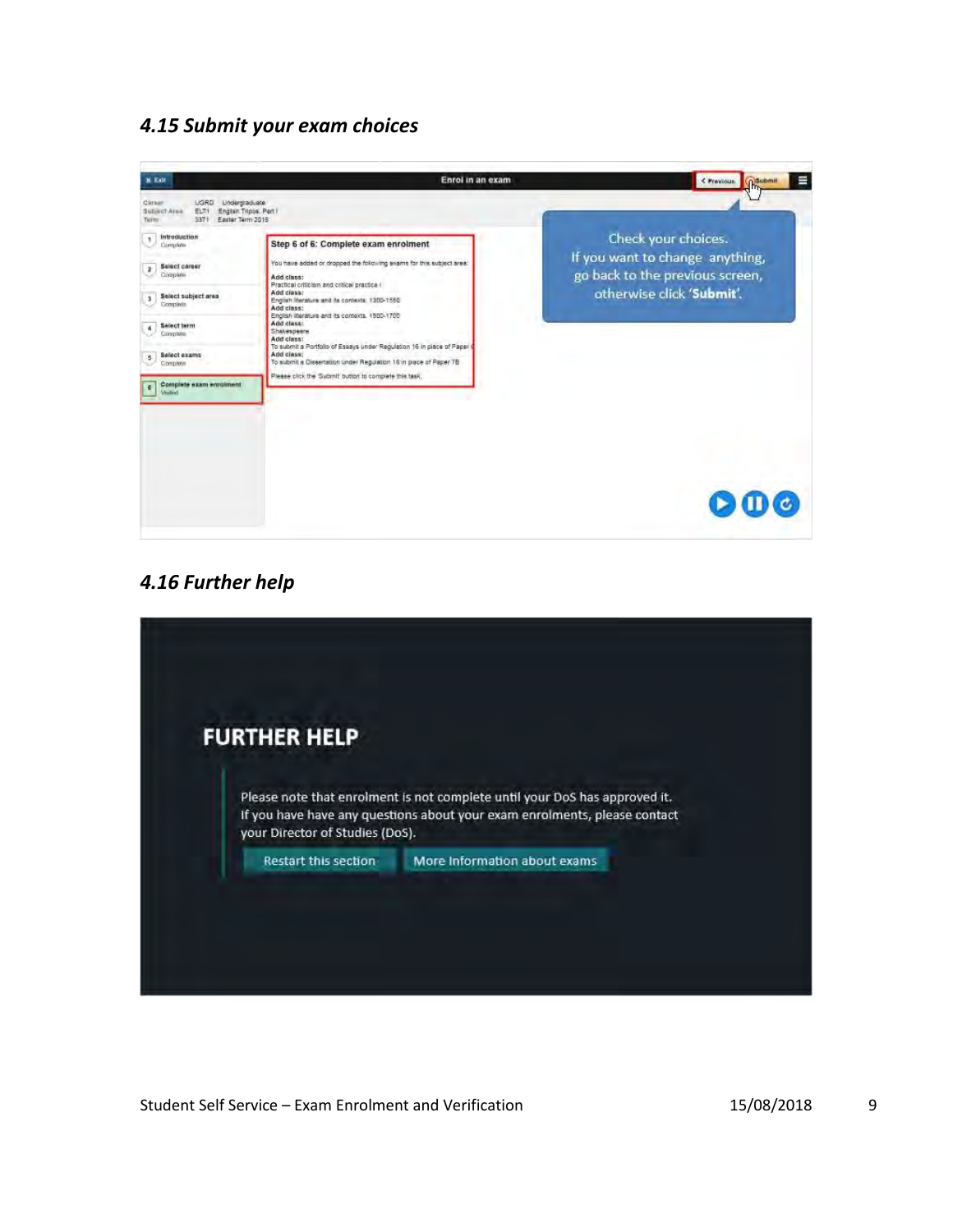# <span id="page-12-0"></span>**5. Verify exams & useful information**

#### <span id="page-12-1"></span>*5.1 Verify your exams*

| UNIVERSITY OF<br>CAMBRIDGE | · Student Self Service                                                                                                                                                                                                                                                                          |                  |  |
|----------------------------|-------------------------------------------------------------------------------------------------------------------------------------------------------------------------------------------------------------------------------------------------------------------------------------------------|------------------|--|
|                            | Your new CamSIS homepage<br>CamSIS is Cambridge's central system for handling official student data.<br>From this new homepage you can carry out tasks such as managing your<br>personal and academic record, view results request transcripts and apply<br>for graduation. malp and support of | Personal         |  |
|                            | Academic<br>Exams<br>How to verify your exams                                                                                                                                                                                                                                                   | Results          |  |
|                            | 4h<br>and view other important<br>information.<br>Click the Exams tile.                                                                                                                                                                                                                         | Give us feedback |  |
|                            | 1 to Dos                                                                                                                                                                                                                                                                                        |                  |  |

# <span id="page-12-2"></span>*5.2 Verify exam enrolments link*

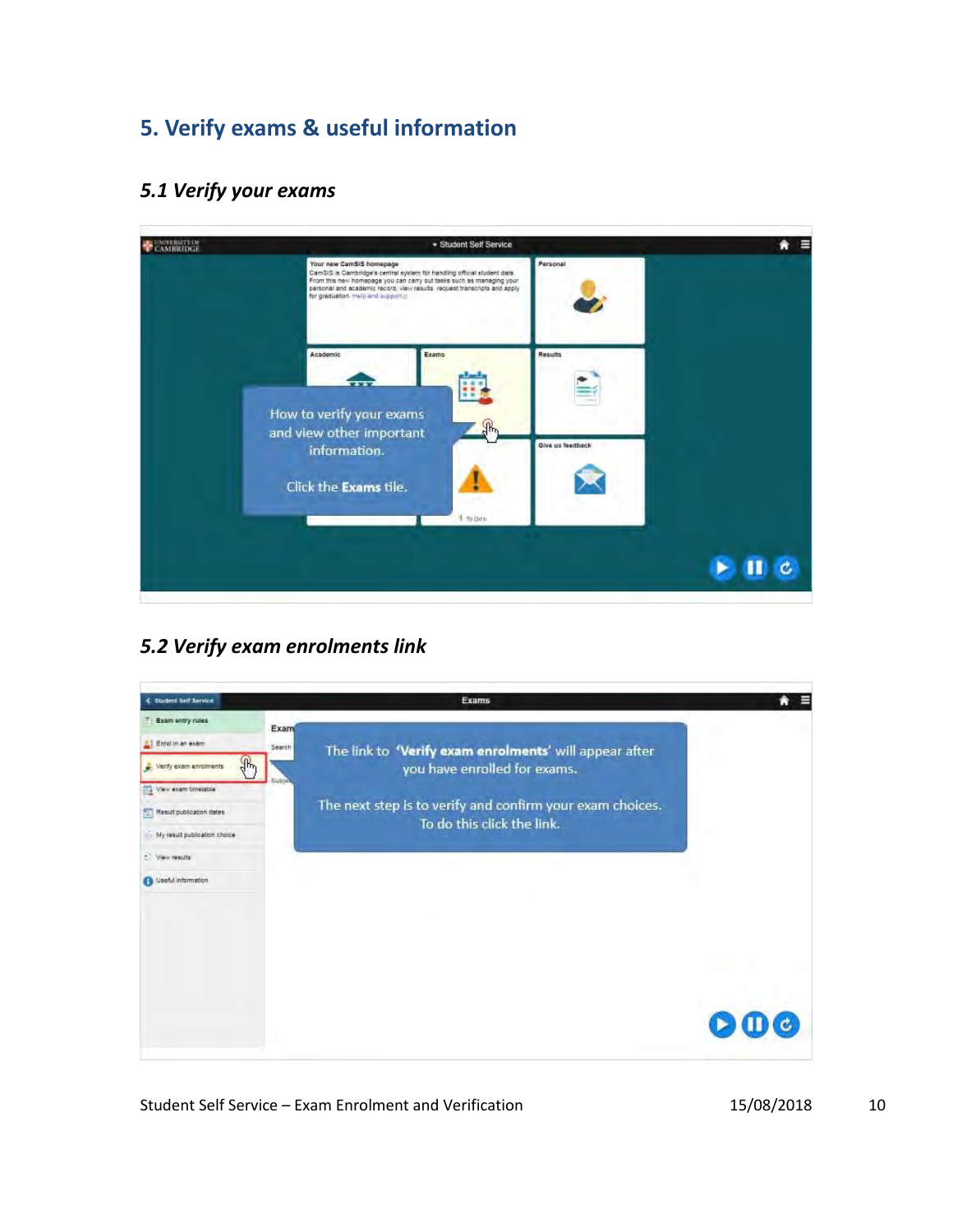#### <span id="page-13-0"></span>*5.3 Check your exam enrolments*



#### <span id="page-13-1"></span>*5.4 Enter your exam change request*

| C. Stadent SAP Symbol            |                                                                                                      | Exam                                                                                                                                                                                                   |                                                                                                                                                                  |  |
|----------------------------------|------------------------------------------------------------------------------------------------------|--------------------------------------------------------------------------------------------------------------------------------------------------------------------------------------------------------|------------------------------------------------------------------------------------------------------------------------------------------------------------------|--|
| * Sathroney rules                | Verify exam enrolments                                                                               |                                                                                                                                                                                                        |                                                                                                                                                                  |  |
| Enterin an exam                  | Please inversional<br><b>JEROIA</b> , <i>piesse with</i>                                             | Request change<br>To request a change to your enrolments please complete the form below, including:                                                                                                    |                                                                                                                                                                  |  |
| writy num erromants              | <b><i><u>Acoustoric Career</u></i></b>                                                               | · Your College<br>· Your name                                                                                                                                                                          |                                                                                                                                                                  |  |
| L. Melli elant printatie         | Subject                                                                                              | . A list of the papers that you wish to add or remove<br>. An indication of whether you have already spoken to your DoB about this change                                                              |                                                                                                                                                                  |  |
| The main publication called      | Akker and Allodia.<br><b>Display</b>                                                                 | You can add further email addresses to the CC field as long as they are separated by a semicolon.<br>Please note that this is just a request at this stage. Once you have submitted these details your |                                                                                                                                                                  |  |
| My result publication choise     | MES12 INNIVING<br><b>INESSIE</b><br>The fam                                                          | College Tutorial Office will be in contact to discuss the change with you                                                                                                                              |                                                                                                                                                                  |  |
| Maxi 199215                      | MESVA<br><b>TRA TITTE</b><br>MES20<br><b>Themas</b><br>MES <sub>N</sub> S<br><b>THEIR TELEVISION</b> | College<br>Jesus College<br>$\mathbf{r}_1$                                                                                                                                                             |                                                                                                                                                                  |  |
| <b>IN THE PROTECTIVE SUBJECT</b> | <b>MESOS Wersen</b><br><b>MEE</b><br>Middle III                                                      | CC.<br>edited_email_at_2015-06-17_TsWHQ@automation.com<br>Details of change request<br>May I change MESPO Persian oral to .                                                                            | Enter your college and the<br>details of the change request.<br>Note that this is just a request<br>at this stage. Your request goes<br>to your Tutorial Office. |  |
|                                  |                                                                                                      | Cancel<br>Submit                                                                                                                                                                                       |                                                                                                                                                                  |  |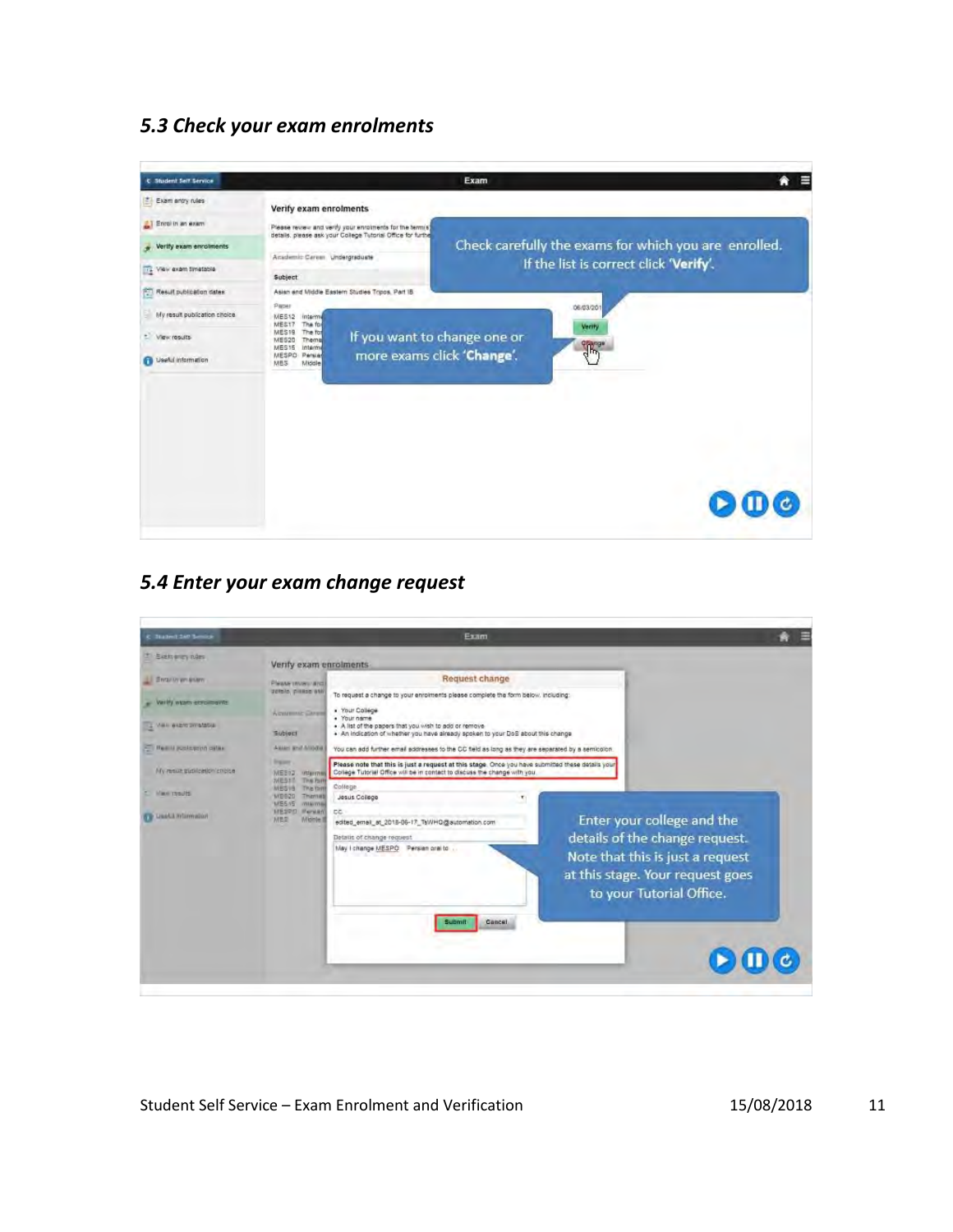# <span id="page-14-0"></span>*5.5 View exam timetable*

| <b>C. Student Self Service</b>                                                                                       | <b>Exams</b>                                                                                                                                                                                                                                                              | A |
|----------------------------------------------------------------------------------------------------------------------|---------------------------------------------------------------------------------------------------------------------------------------------------------------------------------------------------------------------------------------------------------------------------|---|
| El Exam entry rules<br>Enrol in an exam<br>Verify exam enrolments<br>View exam timetable<br>Result publication dates | View exam timetable<br>Select a term:<br>Term<br>Institution<br>View your exam timetable<br>Undergraduate<br>via the navigation link, then<br>$\mathcal{P}$<br>Easter Term 2018<br>select the relevant term.<br>Undergraduate<br><b>University of</b><br>Easter Term 2017 |   |
| My result publication choice.<br>* View results<br><b>Call Useful information</b>                                    | Undergraduate<br>University of Cambridge<br>Easter Term 2015<br>A complete list of all examinations for all students is available on the website:                                                                                                                         |   |
|                                                                                                                      | https://www.cambridgestudents.cam.ac.uk/your-course/examinations/all-students-timetable                                                                                                                                                                                   |   |

# <span id="page-14-1"></span>*5.6 Add the exam to your calendar*

| C Student Sett Service                                                 |                                                                                                               |                                                       |               | А                       |
|------------------------------------------------------------------------|---------------------------------------------------------------------------------------------------------------|-------------------------------------------------------|---------------|-------------------------|
| Easter Term 2018<br>Change<br>University of Centridde<br>Undergraduate |                                                                                                               |                                                       |               |                         |
| Exam entry rules                                                       | View exam timetable                                                                                           |                                                       |               |                         |
| Enrol in an exam                                                       | Your exam timetable is listed below.                                                                          |                                                       |               |                         |
| Verify exem enroments                                                  | Please make sure you know where the<br>exam candidate number will be sent to                                  |                                                       | Indy ame.htm  |                         |
| View exam timetable                                                    | AET1 Asian<br>Subject Area                                                                                    | Add the exam to your<br>calendar by downloading       | <b>JIM</b>    |                         |
| Result publication dates                                               | The formation<br>Description<br>D5 June 2018<br>Date/Time                                                     | the ICAL appointment.                                 |               |                         |
| My result publication choice                                           | Sidgwick Aven.<br>Location                                                                                    |                                                       |               |                         |
| * View results                                                         | Sunject Area                                                                                                  | AET1 Asian and Middle Eastern Studies Tripos. Part iB | <b>TELETI</b> |                         |
| <b>B</b> Useful information                                            | Description<br>07 June 2018 9:00AM - 12:00PM<br>Dide/Time<br>Location<br><b>Sidgwick Avenue Lecture-rooms</b> | Themes in the Anthropology of Islam (Exam).           |               |                         |
|                                                                        | Subject Area                                                                                                  | AET1 Asian and Middle Eastern Studies Tripps. Part IB | <b>BEAL</b>   |                         |
|                                                                        | The formation of Islam (Exam)<br>Description                                                                  |                                                       |               |                         |
|                                                                        | 11 June 2018: 1.30PM - 4.30PM<br>Data/Time                                                                    |                                                       |               |                         |
|                                                                        | Lady Mitchell Hall<br>Location                                                                                |                                                       |               |                         |
|                                                                        | Sixtyact Area                                                                                                 | AET1 Asian and Middle Eastern Studies Tripos, Part IS | $71 - 51$     | $\mathbf{D} \mathbf{C}$ |
|                                                                        | Intermediate Persian language (Exam)<br>Description                                                           |                                                       |               |                         |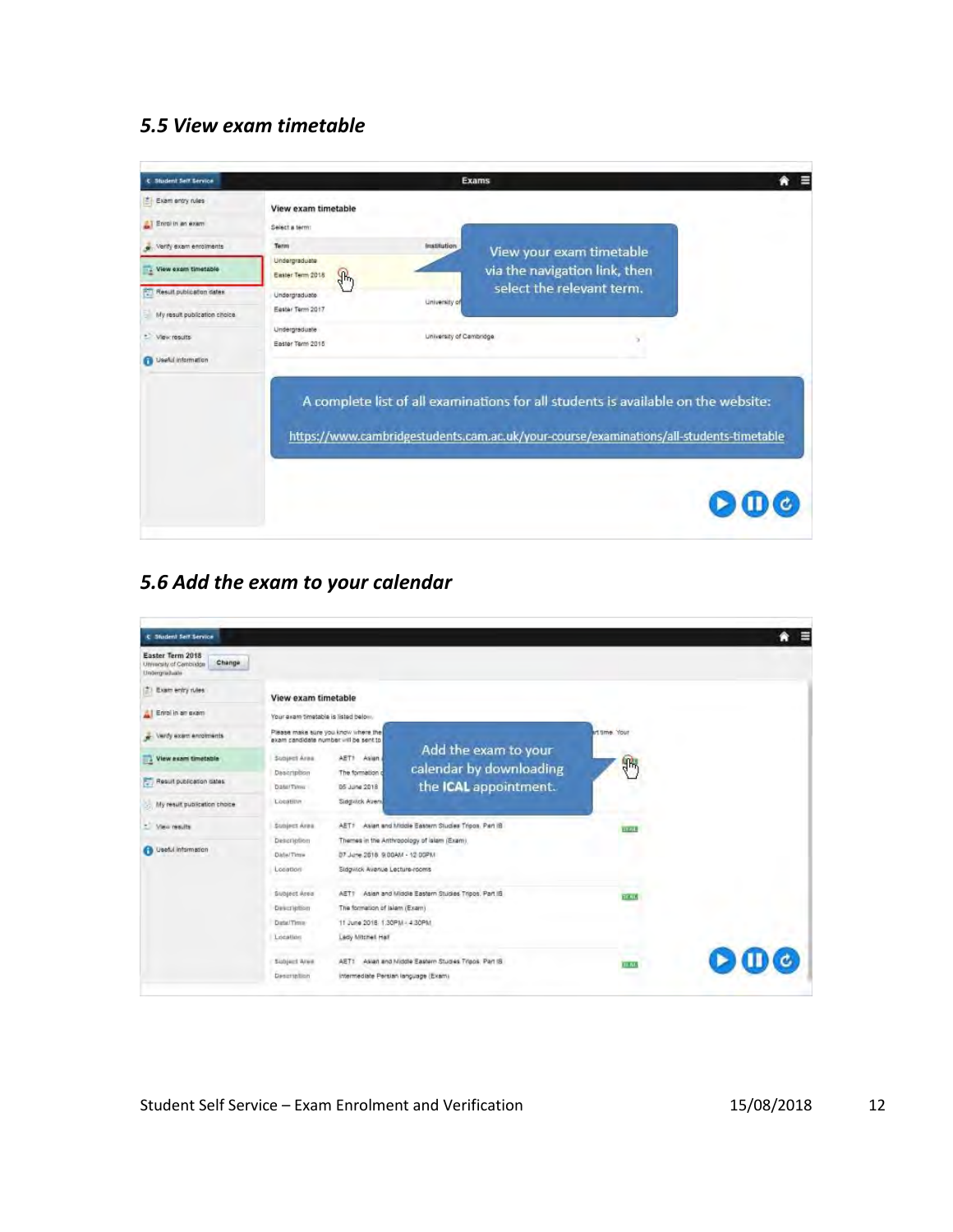#### <span id="page-15-0"></span>*5.7 Result publication dates*

| <b>C. Student Self Service</b>           |                                                   | <b>Exams</b>                             | $\equiv$<br>舎                           |
|------------------------------------------|---------------------------------------------------|------------------------------------------|-----------------------------------------|
| El Exam entry rules<br>Enroll in an exam | <b>Result publication dates</b><br>Select a term: |                                          | Find your result publication date       |
| verty exam enrolments                    | Term                                              | Institution                              | through the navigation link on the left |
| 12 View exam timetable                   | Easter Term 2018<br>Undergraduate                 | University of Cambridge<br>$\mathcal{P}$ | then select the relevant term.          |
| Result publication dates                 | Easter Term 2017<br>Undergraduate                 | Liniversity of Cambridge                 | ö.                                      |
| My result publication choice             | Easter Term 2015                                  |                                          |                                         |
| * View results                           | Undergraduate                                     | University of Cambridge                  | ¥                                       |
| <b>California</b> Lise N.                |                                                   |                                          |                                         |
|                                          |                                                   |                                          |                                         |
|                                          |                                                   |                                          |                                         |
|                                          |                                                   |                                          |                                         |
|                                          |                                                   |                                          | $\mathbf{D} \mathbf{O}$                 |
|                                          |                                                   |                                          |                                         |

### <span id="page-15-1"></span>*5.8 Visibility of your results*

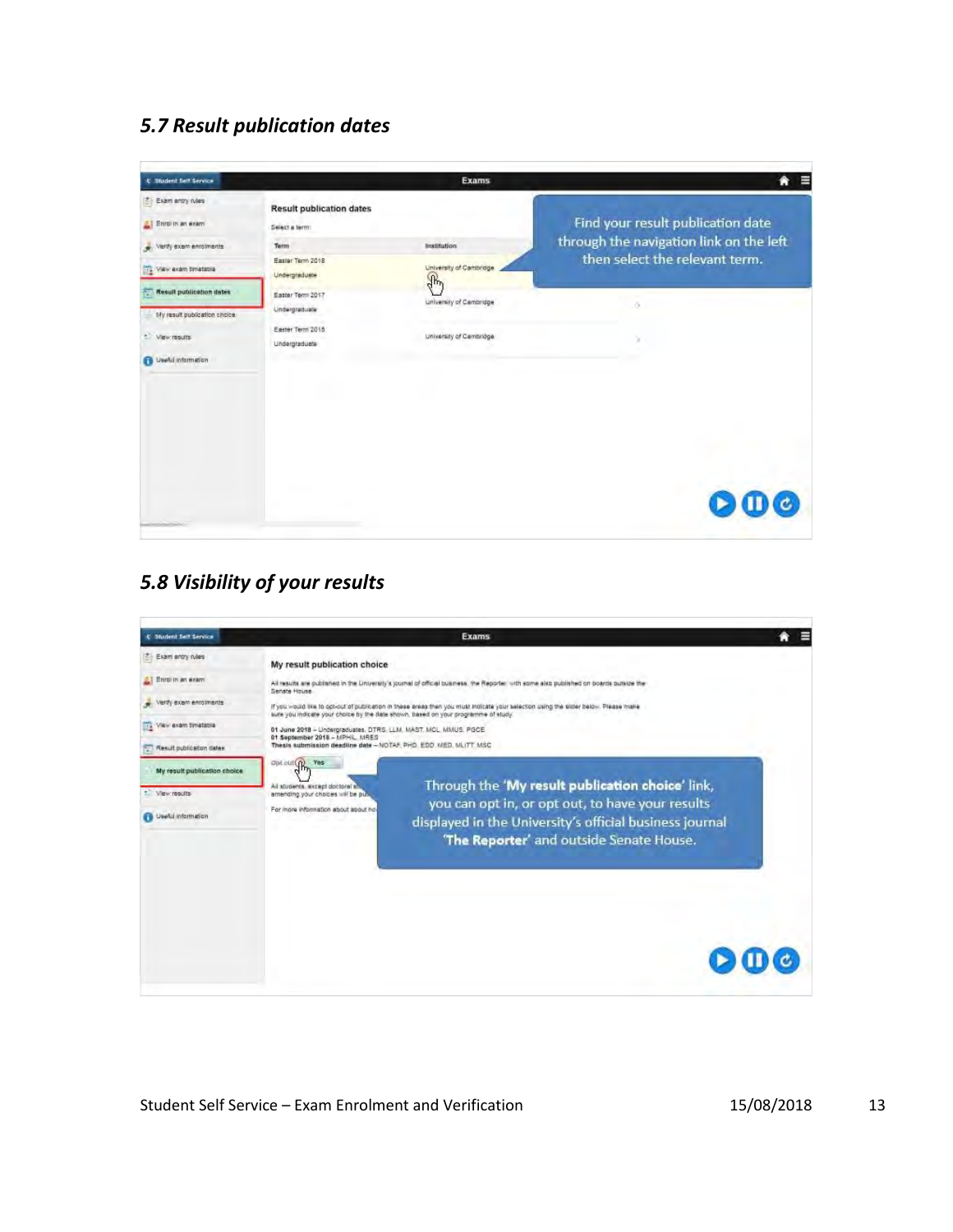### <span id="page-16-0"></span>*5.9 View exam results*

| C Student Self Service                                               |                                                         |                                                                    |                                                                            |           |  | Е<br>m |  |
|----------------------------------------------------------------------|---------------------------------------------------------|--------------------------------------------------------------------|----------------------------------------------------------------------------|-----------|--|--------|--|
| Easter Term 2018<br>Change<br>Unnesity of Centrodox<br>Undergraduate |                                                         |                                                                    |                                                                            |           |  |        |  |
| Exam entry rules                                                     | View results                                            |                                                                    |                                                                            |           |  |        |  |
| Enrol in an exam                                                     | The results for your selected term are displayed below. |                                                                    |                                                                            |           |  |        |  |
| w Verdy exam enrotrients                                             | Results<br><b>Subject Area</b>                          | Description                                                        | Through the View results link,                                             |           |  |        |  |
| View exam timetable                                                  | AET1                                                    | $\frac{1}{2}$                                                      |                                                                            |           |  |        |  |
| Result publication dates                                             | Papers                                                  | see your exam results. Click on<br>an exam for the result details. |                                                                            |           |  |        |  |
| My result publication choice                                         | Subject Area                                            | Description                                                        |                                                                            |           |  |        |  |
| - Mew results                                                        | AET1                                                    | Middle Eastern Studies                                             |                                                                            | MES.      |  |        |  |
| <b>Controller Street</b>                                             | AET1                                                    | Intermediate Persian language                                      |                                                                            | MES12 -   |  |        |  |
|                                                                      | AET1                                                    | words!                                                             | Intermediate Literary Persian (a research essay of between 4.500 and 5.000 | $MES15 -$ |  |        |  |
|                                                                      | AET1                                                    | The formation of Islam                                             |                                                                            | MES17 -   |  |        |  |
|                                                                      | AET1                                                    |                                                                    | The formation of the modern Middle East.                                   | MES19 -   |  |        |  |
|                                                                      | w.<br>AET1                                              | Themes in the Anthropology of Islam                                |                                                                            | ME520 -   |  |        |  |
|                                                                      | ABT1                                                    | Persian oral                                                       |                                                                            | MESPO -   |  |        |  |

# <span id="page-16-1"></span>*5.10 Useful information*

| C Student Self Service        | Exam                                                                                                                                                                              |                           |
|-------------------------------|-----------------------------------------------------------------------------------------------------------------------------------------------------------------------------------|---------------------------|
| Exam entry rules              | <b>Useful information</b>                                                                                                                                                         |                           |
| Enrol in an exam              | This page contains a collection of links and information relevant to the Exem section of Self Service.                                                                            |                           |
| - Verify exam enrolments      | Need help with Self Service?                                                                                                                                                      | Click the house button to |
| 12 View exam timetable        | Please have a look at our help end support of                                                                                                                                     | return to your Home Page. |
| Result publication dates      | <b>Resources</b><br>· Email (Farmee) (8)                                                                                                                                          |                           |
| My result publication choice. | + Information (iT) Services in<br>. University Library is<br>- Windlass internet and eduroare it.                                                                                 |                           |
| View results                  | Website links                                                                                                                                                                     |                           |
| <b>G</b> Useful information   | Exeminationalist<br>A wide range of information relating to exams at Cambridge - including data is about timetables, rules and the support evaluable<br>Publication of results in |                           |
|                               | Information about how the University publishes student exam results<br>Timetables of<br>Exam timetable information for all students                                               |                           |
|                               | Lastly, from time to time, useful<br>information will be posted here.                                                                                                             |                           |
|                               | 11 Financial Field                                                                                                                                                                |                           |